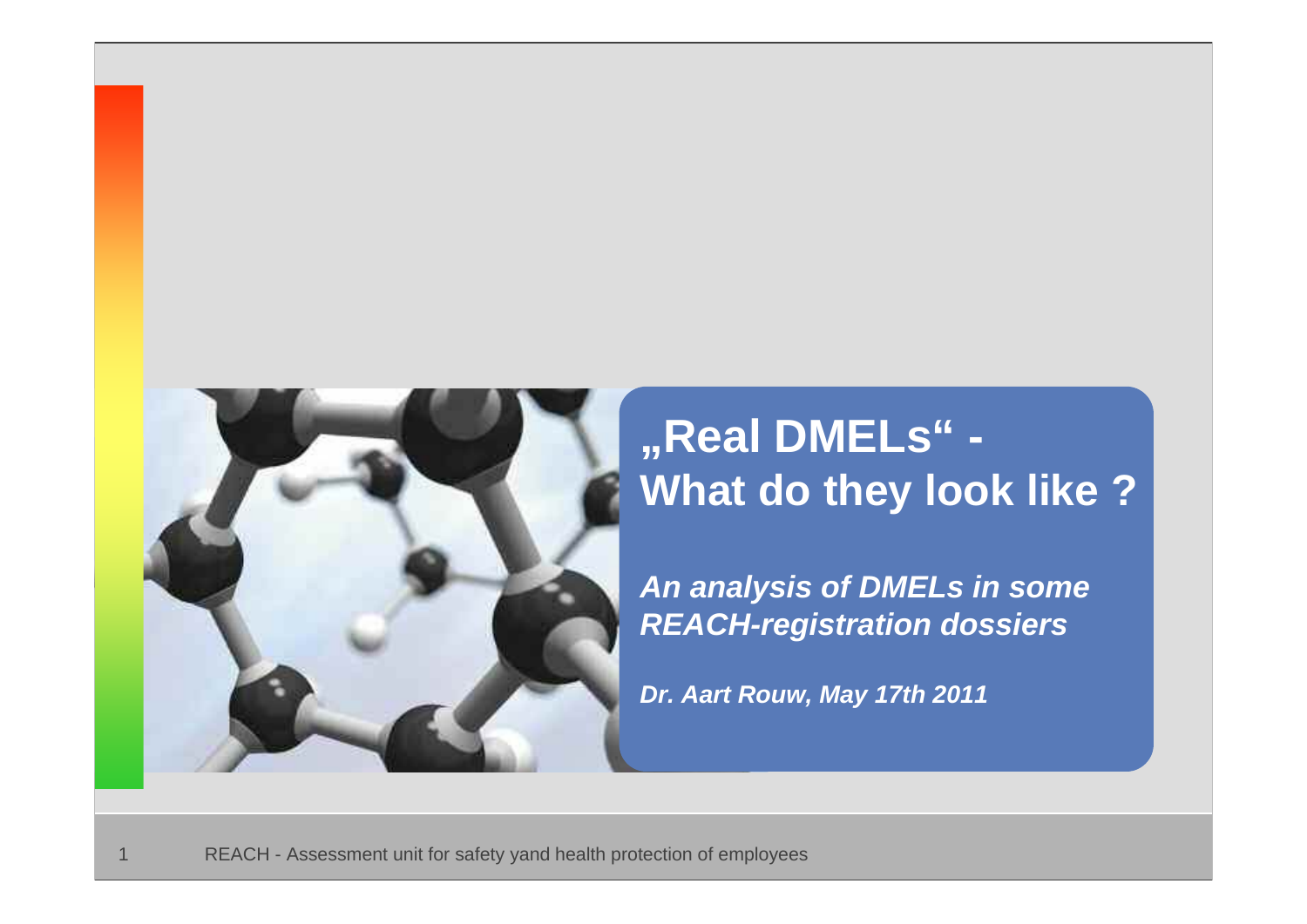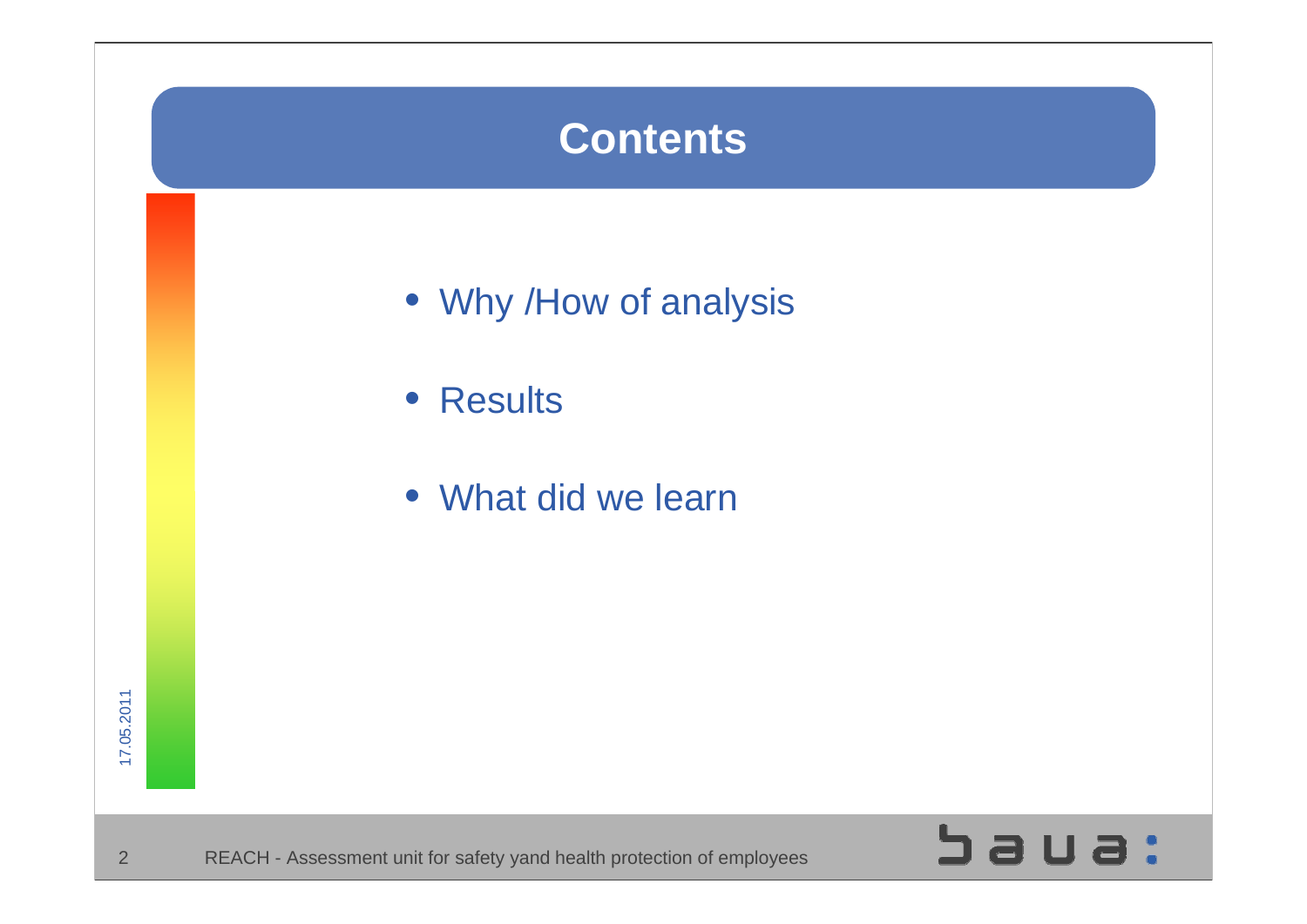## **Why this presentation ?**

- ¾ *Underlying fear/suspicion in discussion*: Registrants will use risk levels for DMELs that fit them best (and are much higher than those in German model) – and consider this to be "safe"
- $\triangleright$  If true, this would put models like the German Traffic model in trouble, as they may be overtaken by generally accepted practice. (esp. if ECHA accepts this)

#### ¾*Questions to answer :*

- *- How have REACH registrants dealt with DMELs ?*
- *- How do risk levels compare to traffic light model ?*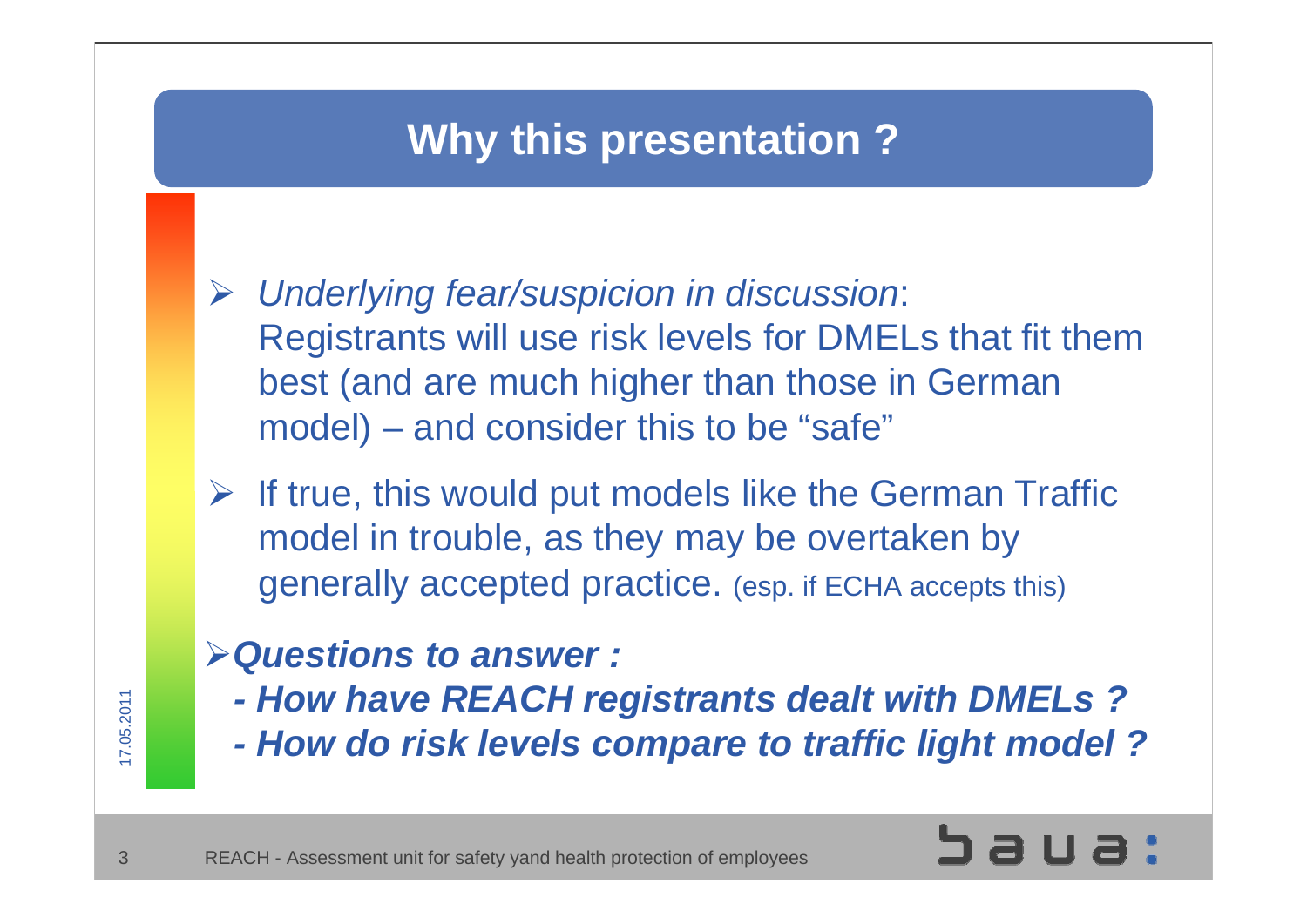## **The data**

- ¾ In our CARACAL presentation we announced our plan to analyze DMELS as used in REACH Registration dossiers.
- ¾ *Data source :* REACH Registrations dossiers contain everything you always wanted to know..… (including DMELs)
- ¾ One database query and done….
- ¾ Registration Dossiers difficult to access (IT Problems, confidentiality) - no query possible (yet)

7.05.2011 7.05.2011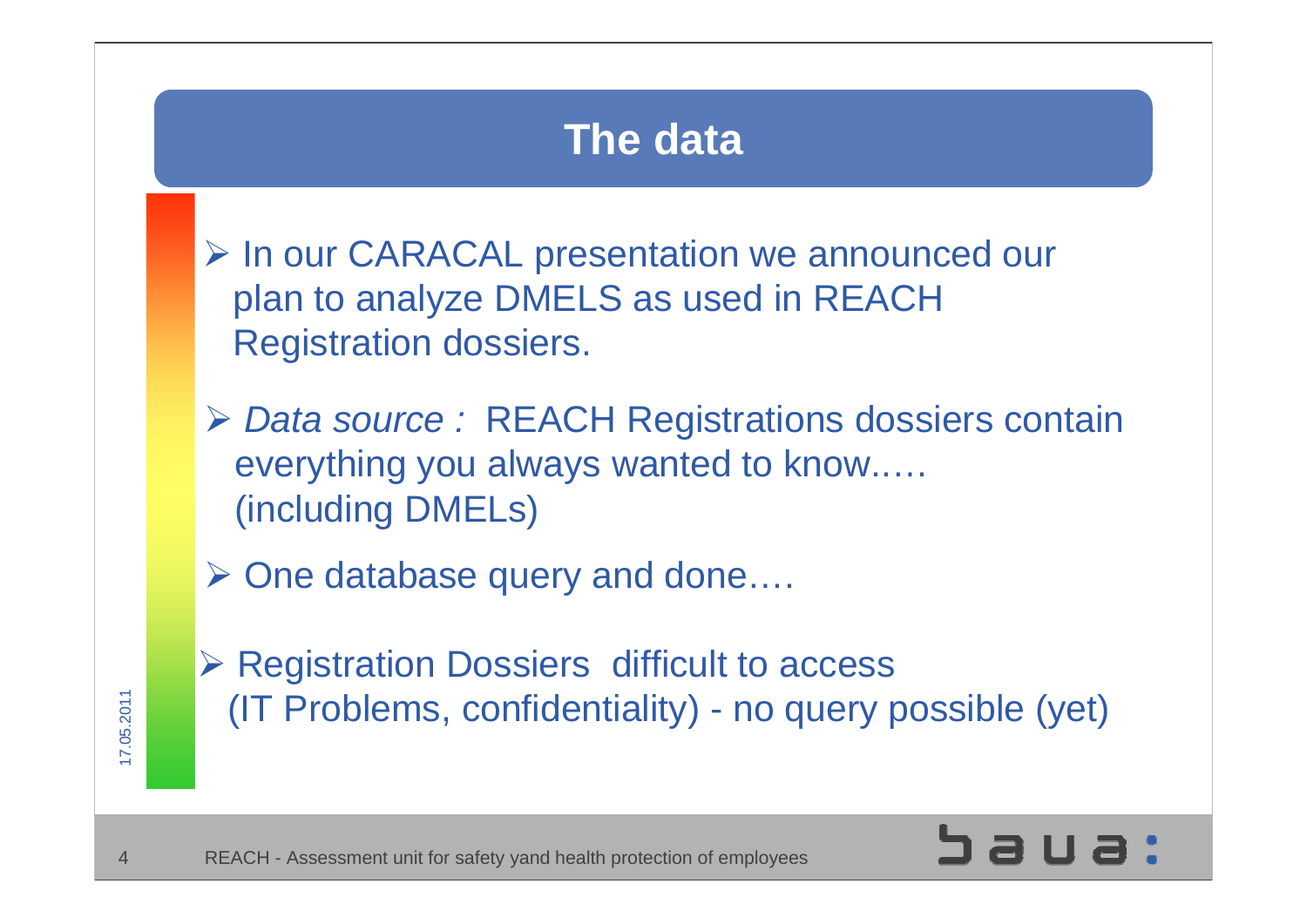## **Searching DMELs – dead or alive…..**



## *What is a "good" DMEL ?*

- $\triangleright$  Clear link to tox data
- ¾ Formally correct (non-threshold carcinogenic effects)
- $\triangleright$  Transparent calculation (or link to a published calculation)
- $\triangleright$  Indication residual risk level
- ¾ Used in ES /RCRs
- $\triangleright$  Reference to political framework (pre-setting risk level)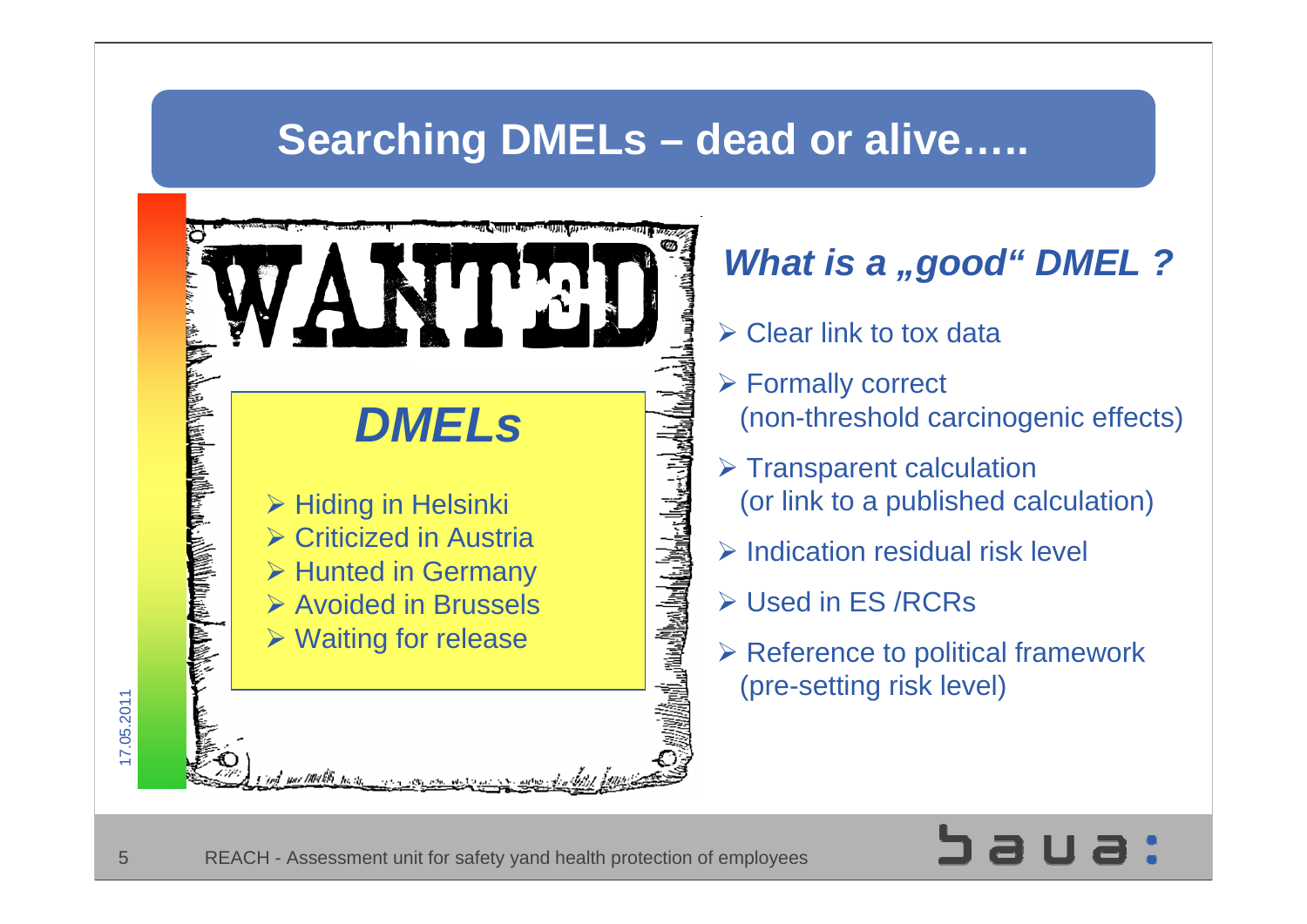

- $\triangleright$  Find alternative ways to select :
- 1. Hand-pick dossiers of substances where Germany has already established an exposition-risk relationship (ERBs)
	- Æ *Requested 12 substances (17 dossiers)*
- 2. Use of ECHA EXCEL spreadsheet as a "light version" of listed data – (to fill IT gap for MSCAs.) Allows to select all Substances with a DMEL in IUCLID dossier (Section 7) Æ *Requested 15 substances (16 dossiers)*

 $\overline{\phantom{0}}$ 

 $\mathcal{N}$ 

7.05.2011

05.2011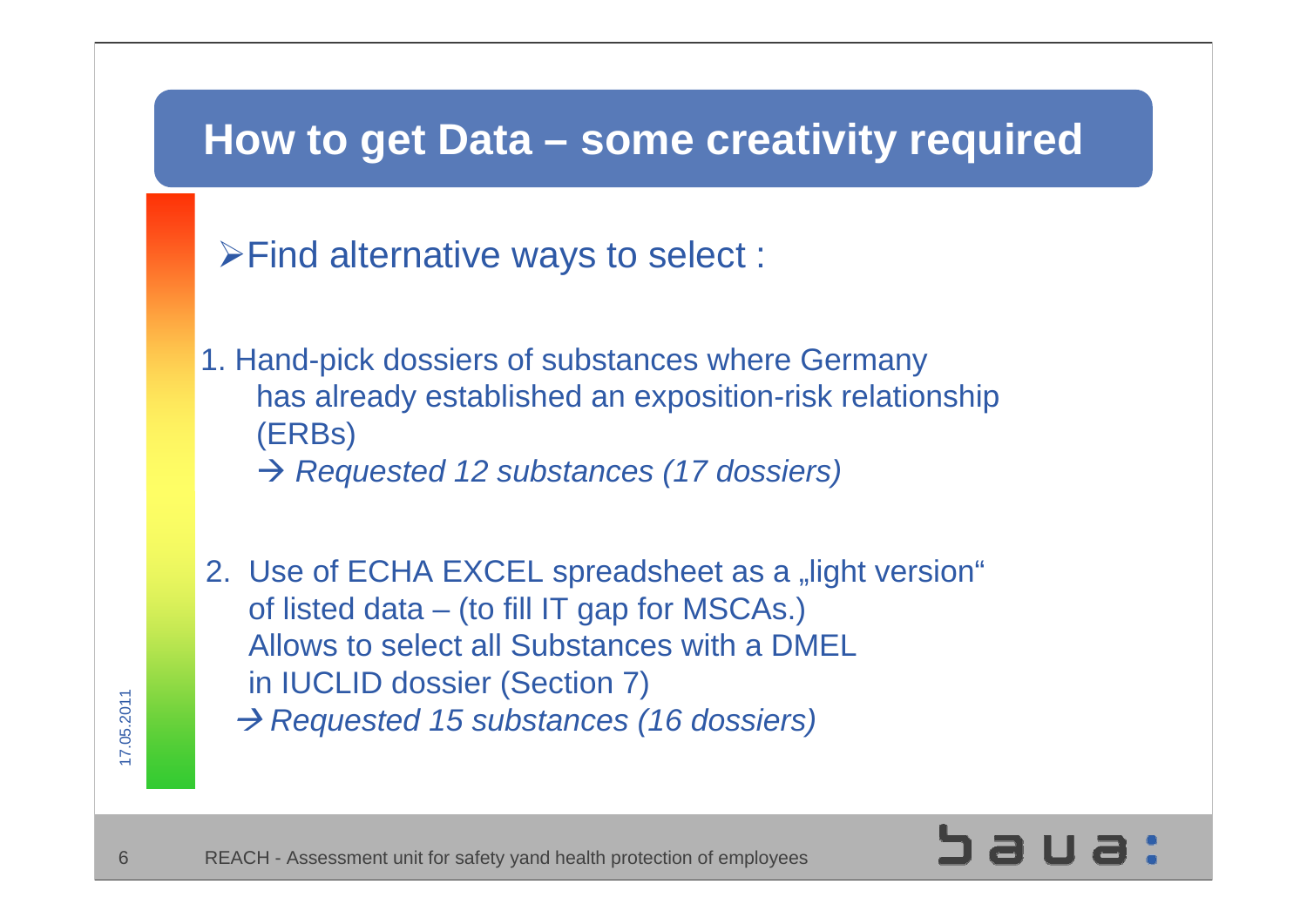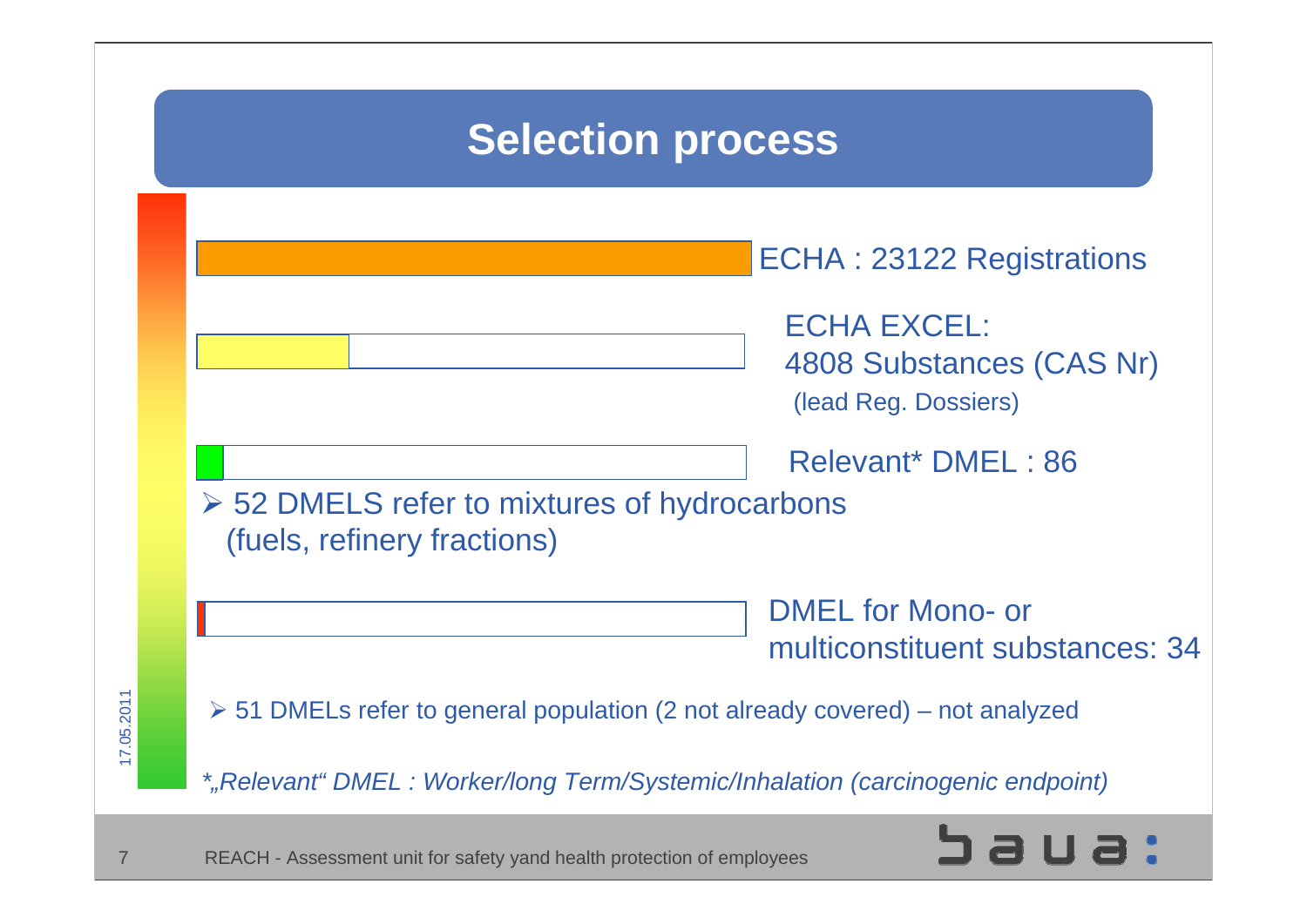#### **Hidden and disguised DMELs** *Selection process – all found ?*

- ¾ Not all IUCLID files have DMELs entered correctly (Some in CSR, not in Section 7; some in Text box in Section 7)
- ¾ Only text of Chemical Safety Report (CSR) explains why and how in sufficient detail.
- ¾ Some substances have a very high number of registrations. Usually we only looked at the lead registrant (and may miss others if they derived own DMELs – however this seems to be the exception)

¾ *Probably there are more DMELs, in the system, but we think we have selected a representative sample.*

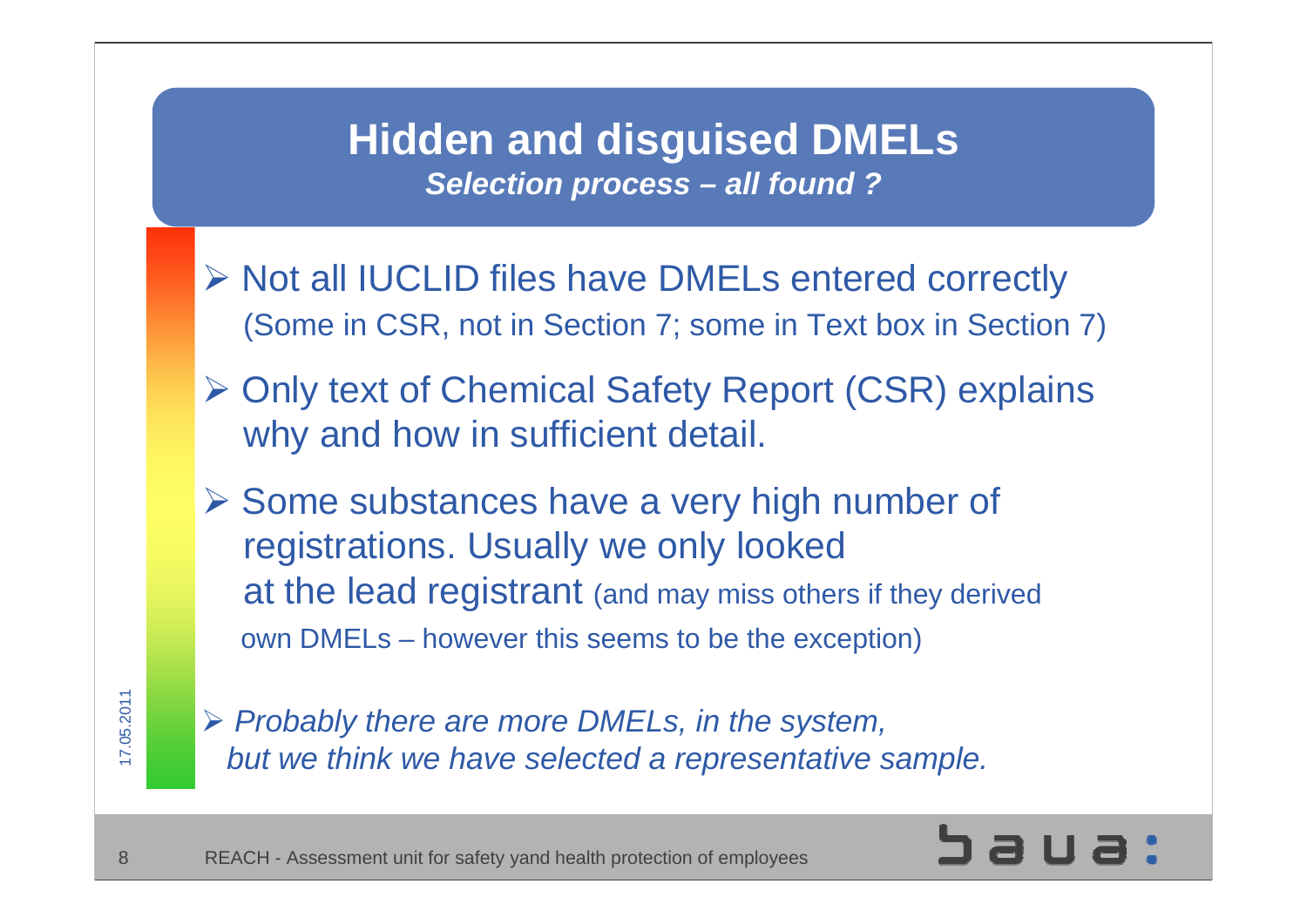## **Some caution….**

¾ Because of confidentiality: reference to substances and companies will be only indirect (details upon request) *(DMEL values in public IUCLID files on ECHA website)*



9

¾ We will only comment the derivation process of DMELs, *not* the quality of underlying toxicological data.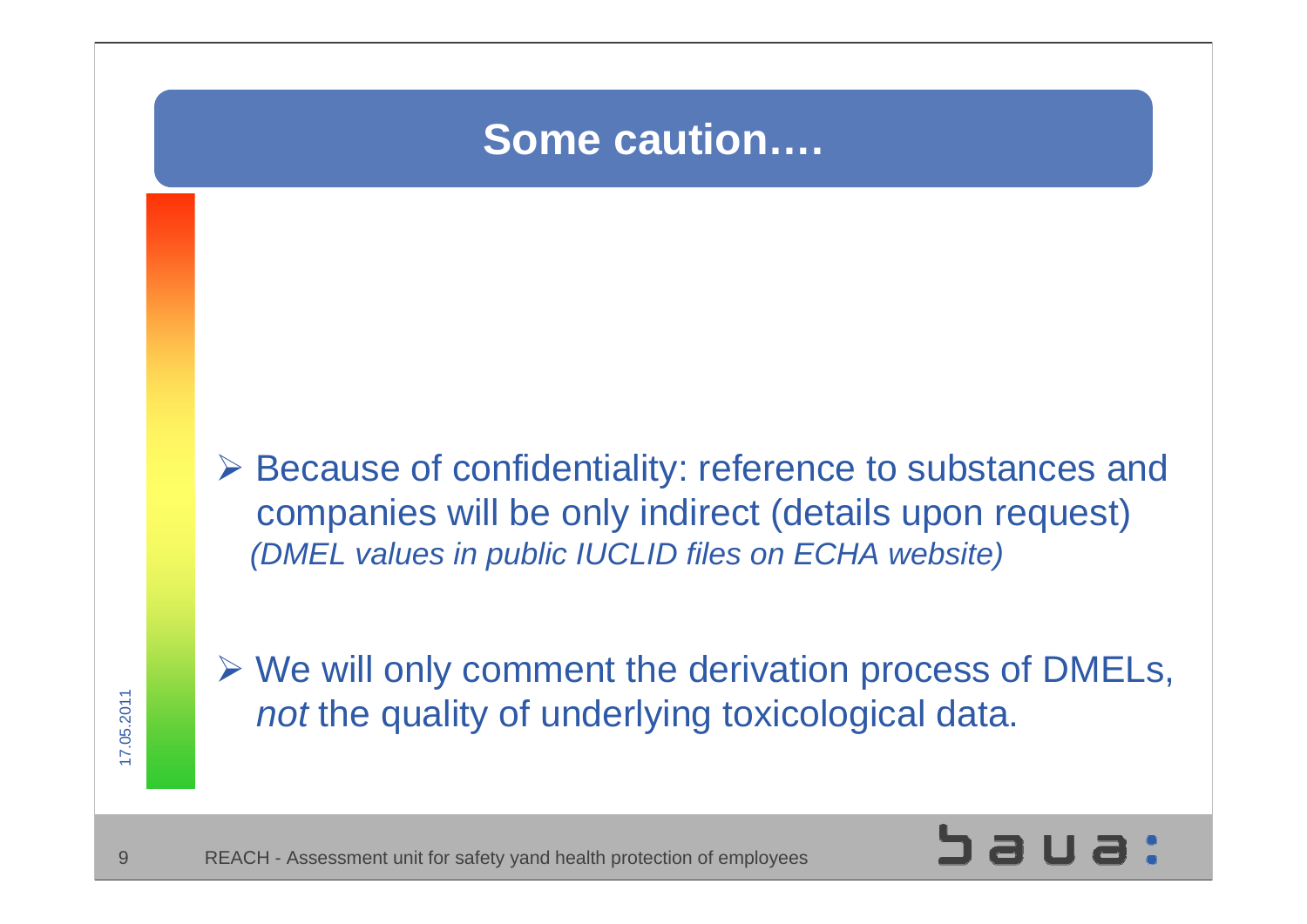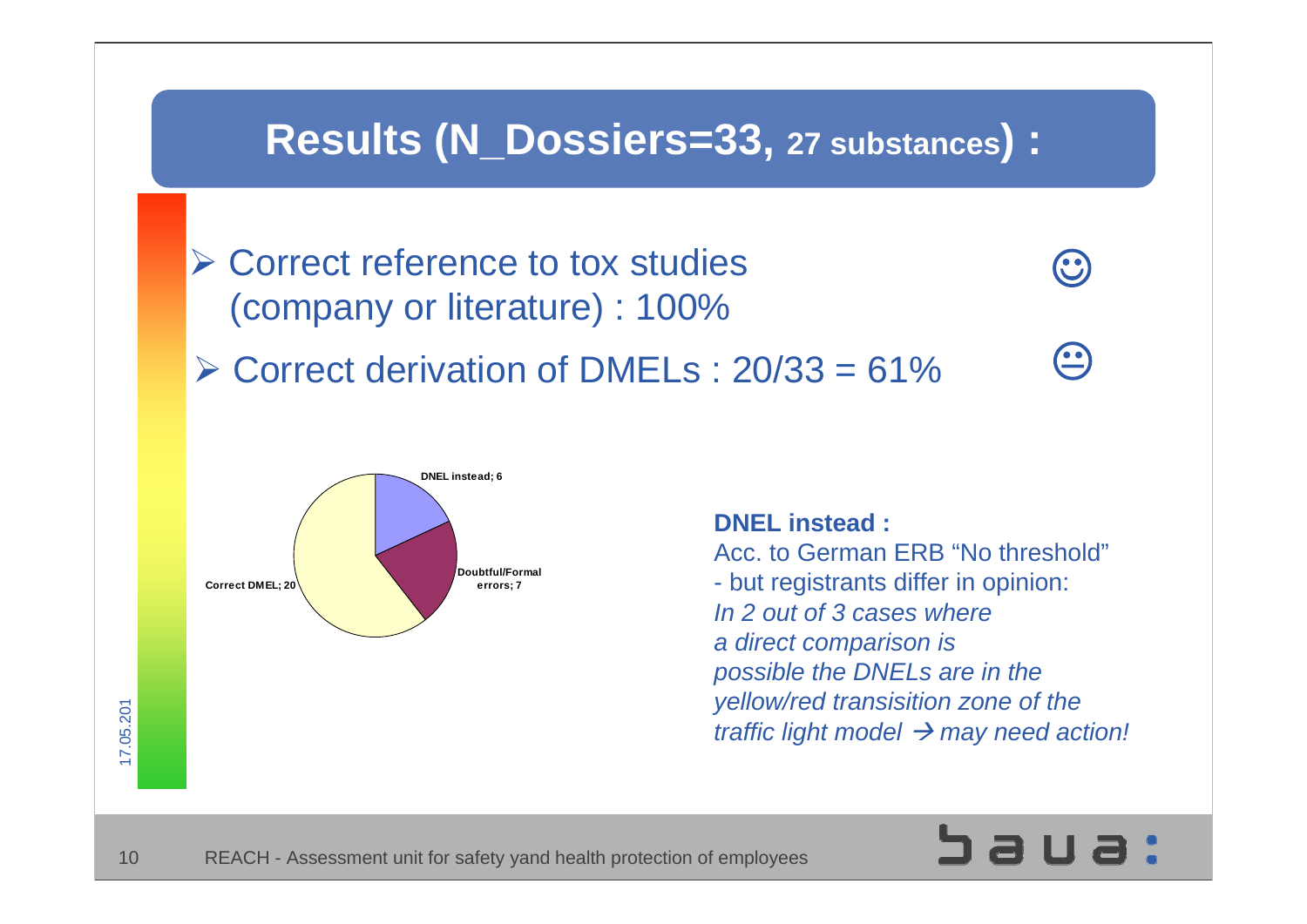## **Creative & doubtful interpretations (N= 7)**

#### ¾ Statement :

17.05.2011 7.05.2011

"*No DNEL/DMELs are proposed for chronic exposures to xxxxx, due to its possible carcinogenity"* (3)

- ¾ DMEL in IUCLID, but DNEL in CSR (Typing error?) (1)
- ¾ 2 Dossiers for same substance : 1x DMEL, 1 DNEL using same value & reference
- ¾ Derivation of "short term, no cancer DMEL", but nothing for long term. (2) *– same consultant ?*

¾ OEL, BOELV, TLV or STEL taken as DMEL. (4) *3 for the same substance Claimed to be acceptable under ECHA rules (?) – In Guidance R8 only for DNELs.*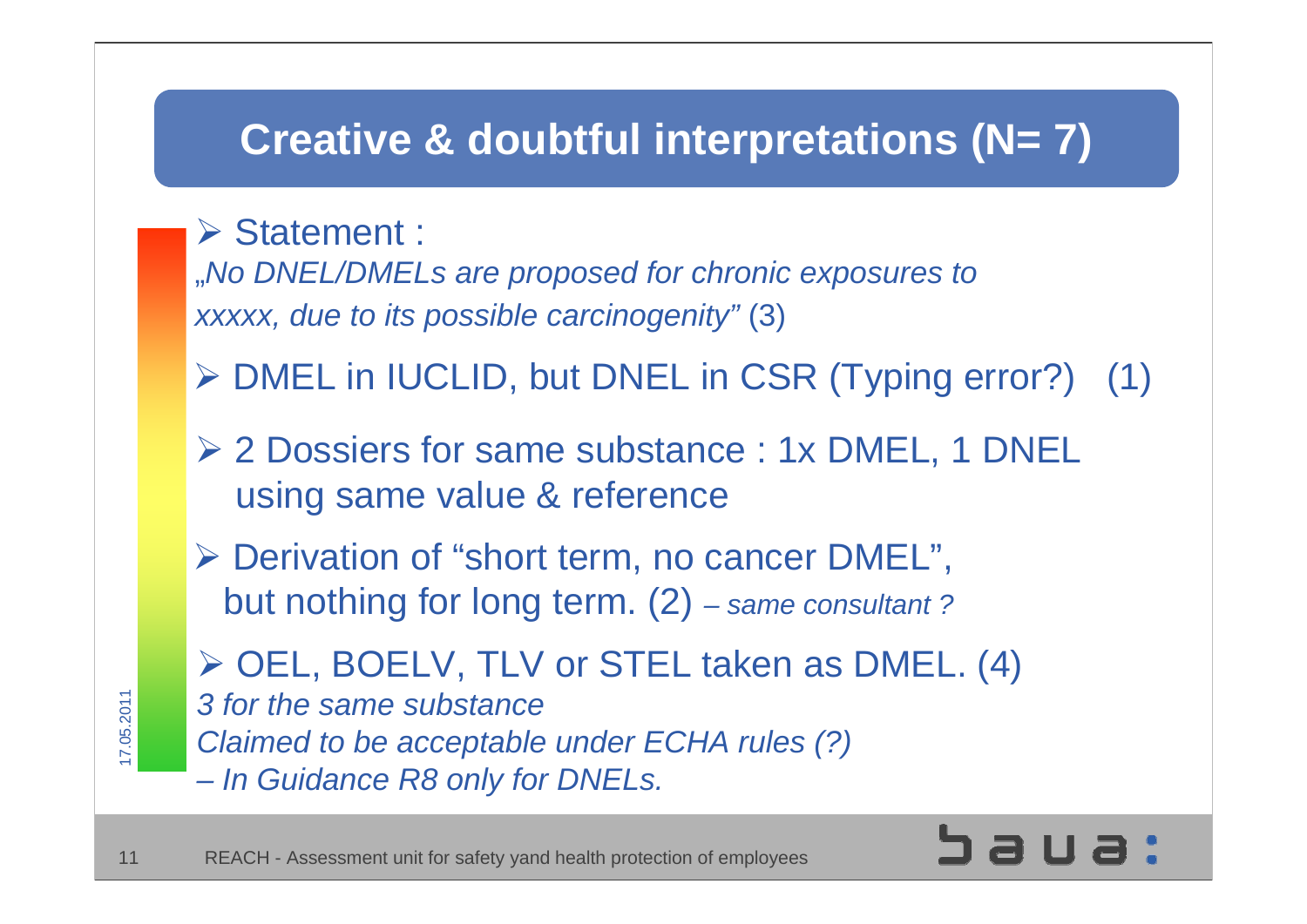#### **DMEL Transparancy of calculation & Risk (N\_Dossiers=25 with DMEL; =** *22 substances***)**

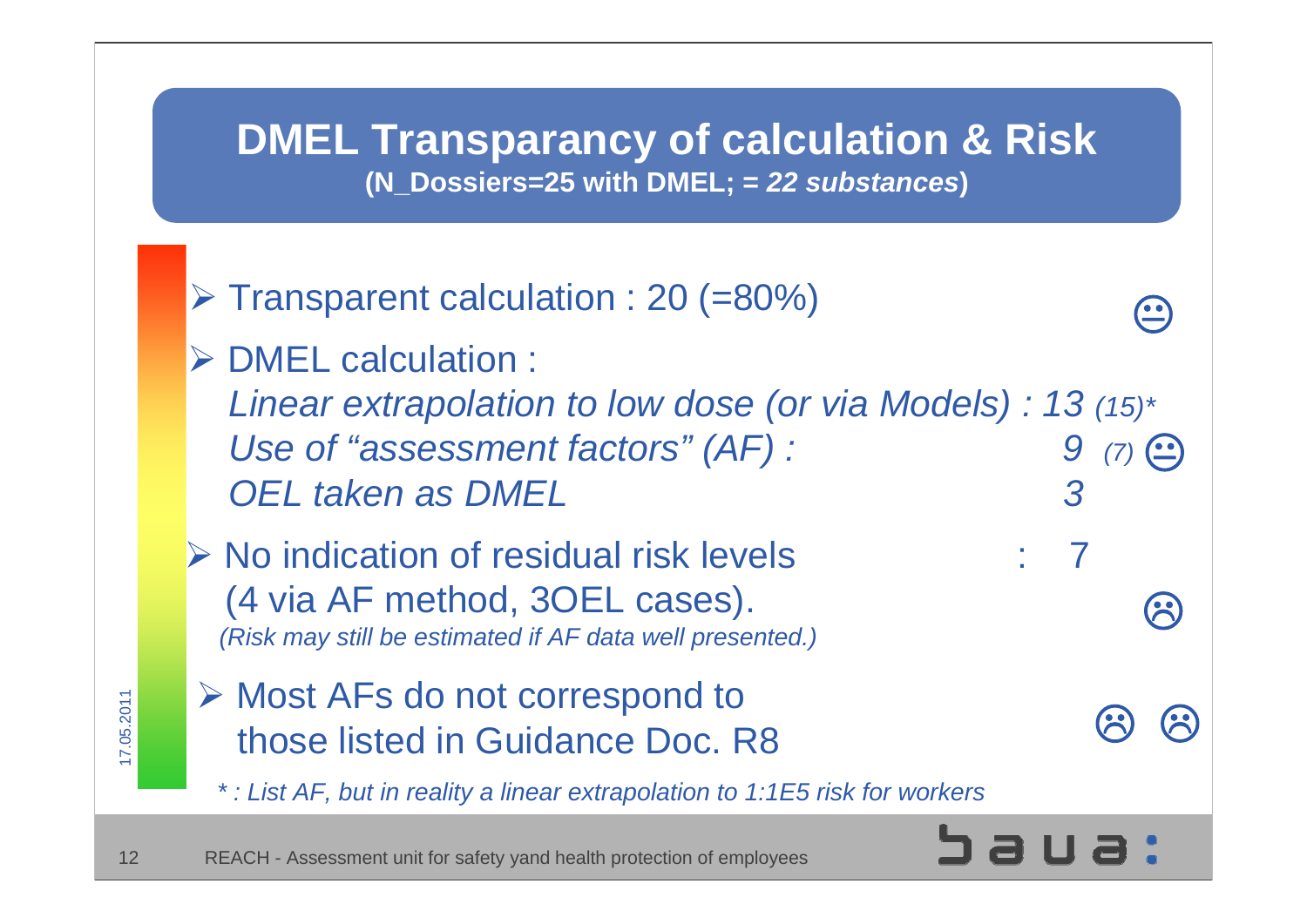### **Risk levels (N=23 with some kind of risk)**



17.05.2011 7.05.2011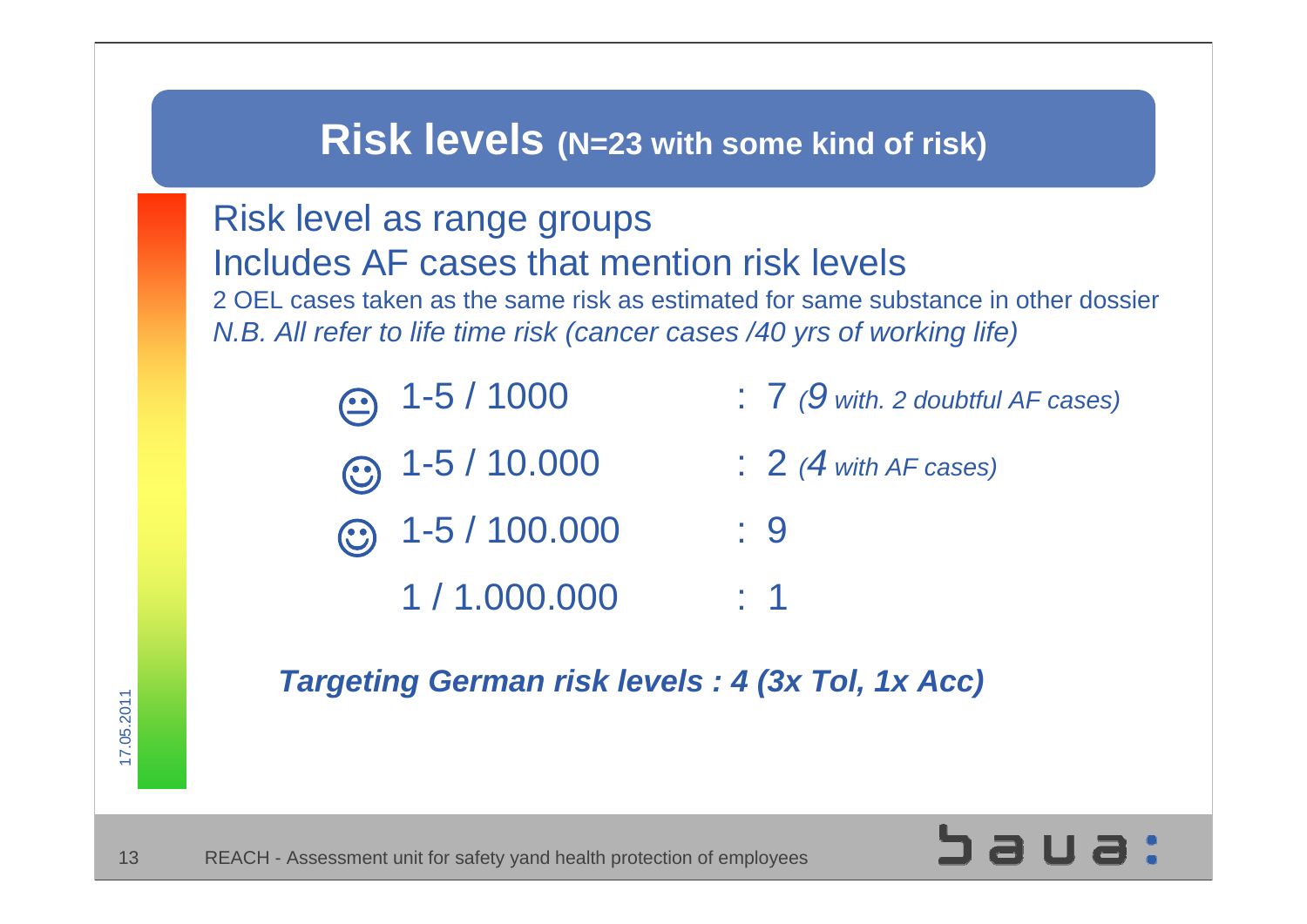## **Use in Exposure Scenarios / RCRs**

¾ Exposure scenarios : Model calculations (many closed systems etc., where "real exposure" is questionable)

☺8 No CSR (while intermediate): 2 Use DMELs in "Risk characterization ratio" (RCR) : 12 *RCR>1 for one scenario: Risk ad-hoc adjusted :* 1

#### DMEL not used in RCR : 8 "*Only imported in form of Polymer, No ES necessary* ": 4 Other explanations why not necessary : *"Inherently safe, while in closed system" : 1* 3 ☺

*"Exposure is prevented" : 3*

 $\overline{\phantom{0}}$ 

14

7.05.2011

 $.05.2011$ 

*"Exposure is kept to minimum and always below DMEL"*

Æ *But no data/calculation/ rationalization*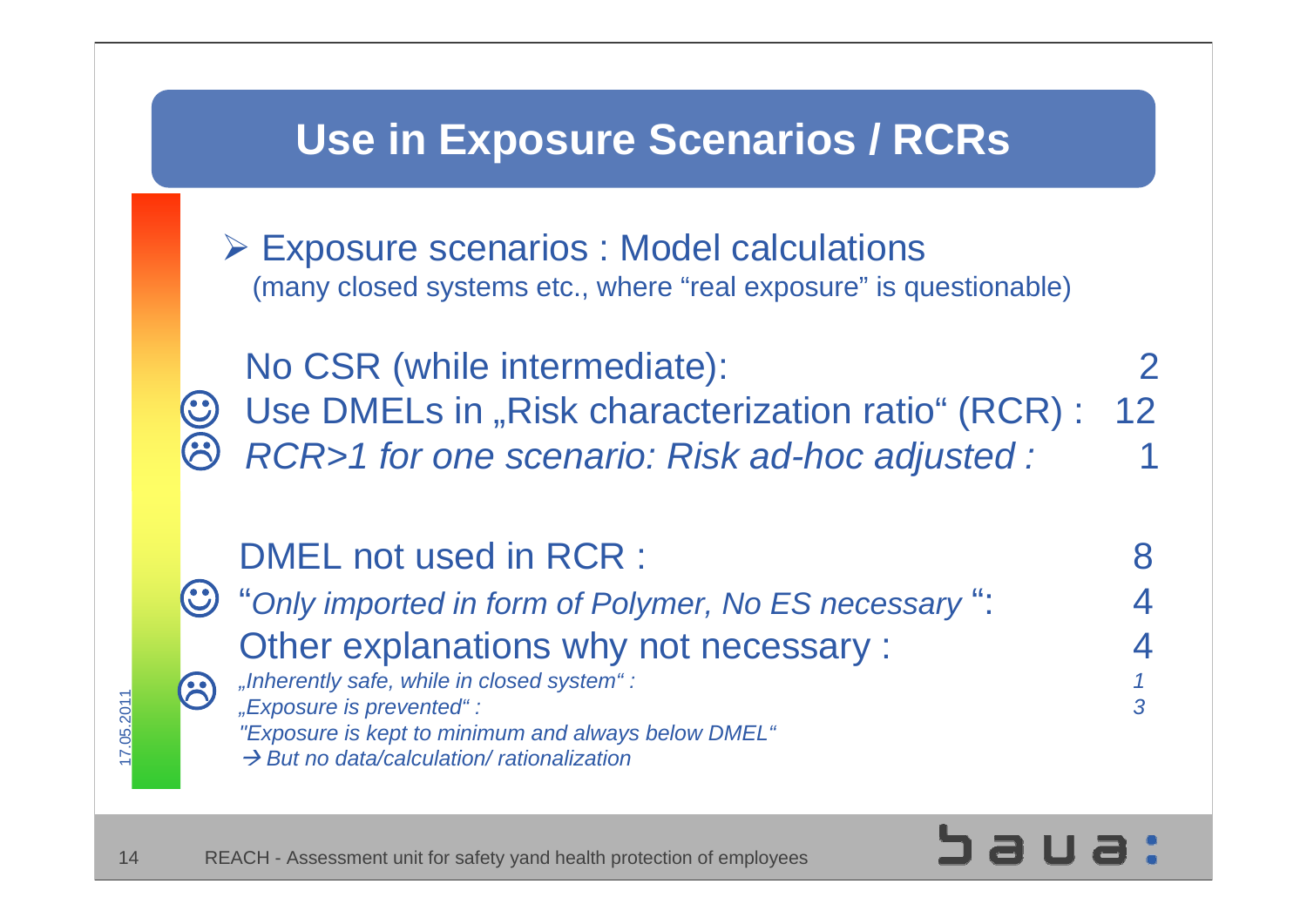## **What does this tell us about DMELs?**

- ¾ There is ongoing scientific debate (and confusion) on threshold / non-threshold carcinogenic effects and where D**M**ELs or D**N**ELs should be derived
- ¾ The basic idea of the DMEL concept as a tool to evaluate residual risks for non-threshold carcinogens is not understood equally well by everyone
- $\triangleright$  The methods to derive DMELs are sometimes questionable (esp. in AF calc, use of OEL) *Useful enough for rational decisions on risks ?*

17.05.2011 7.05.2011

¾*There seems to exist a fruitful working field for dossier and substance evaluations !*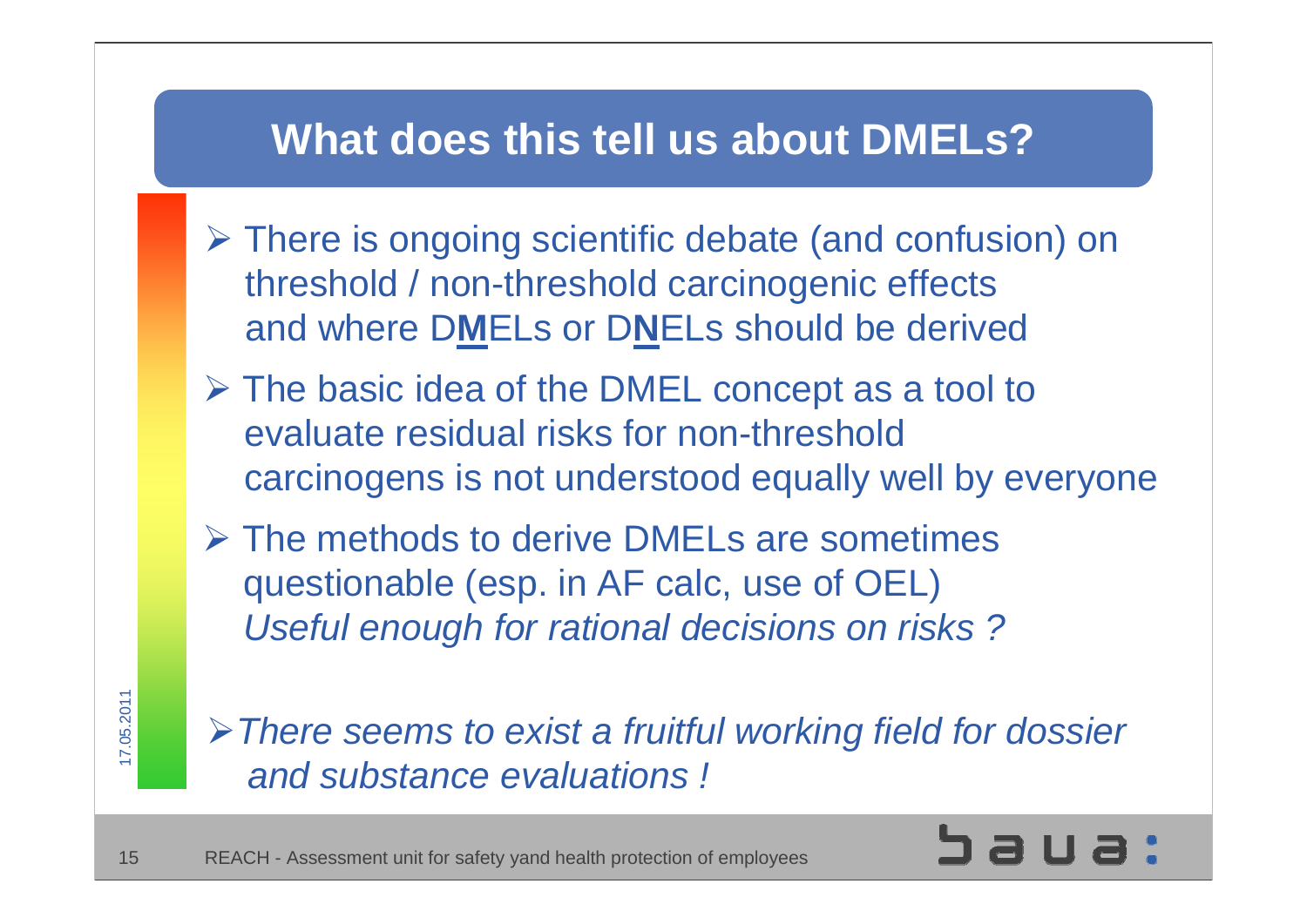## **What does this tell us about risks ?**

- ¾ Most registrants have derived (some kind of) risk level.
- ¾ Most risk levels have been calculated in a transparent way.
- $\triangleright$  A majority of the registrants uses a (kind of) "linear extrapolation" method (clear risk level)
- $\triangleright$  Despite the variation in calculations, a considerable part of the risk levels fits the "acceptability" limit as used in DE/NL (even if not explicitly mentioned)
- ¾ Consequent use of DMELs in Exposure Scenarios is open for improvement (when to have ES, how to describe risks in RCR)



17.05.2011 7.05.2011